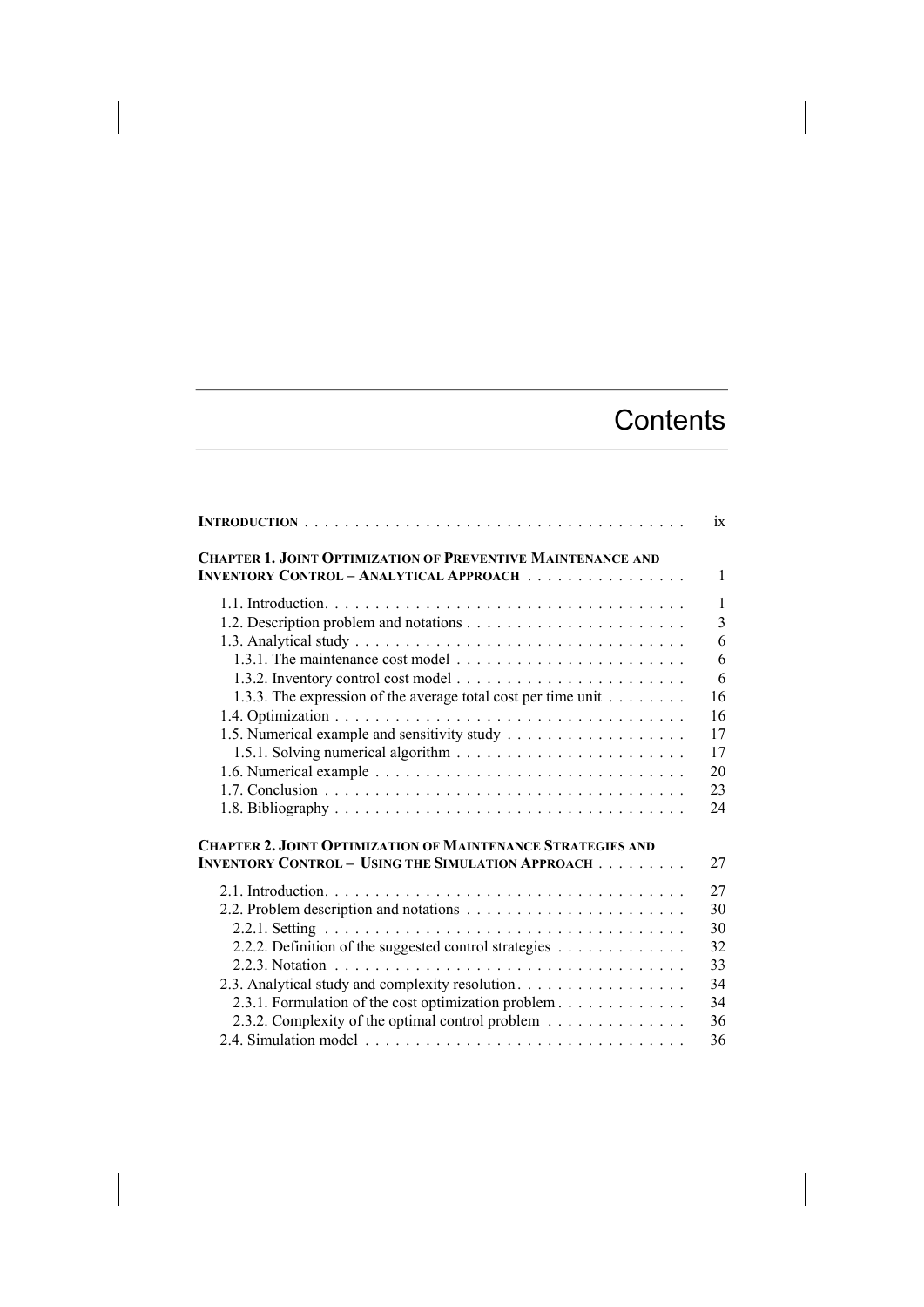| V1 |  | Joint Optimization of Maintenance and Production Policies |
|----|--|-----------------------------------------------------------|
|    |  |                                                           |

|                                                                                           | 36 |
|-------------------------------------------------------------------------------------------|----|
|                                                                                           | 37 |
|                                                                                           | 40 |
| 2.5.1. Comparison of ICS and CCS strategies                                               | 40 |
| 2.5.2. Analysis of the effect of the capacity of the final inventory (h).                 | 42 |
|                                                                                           | 42 |
| 2.5.4. Finding the best compromise cost-availability:                                     |    |
|                                                                                           | 44 |
|                                                                                           | 47 |
|                                                                                           | 47 |
| CHAPTER 3. JOINT QUALITY CONTROL AND PREVENTIVE MAINTENANCE                               |    |
| <b>STRATEGY FOR IMPERFECT PRODUCTION PROCESSES</b>                                        | 51 |
|                                                                                           | 51 |
|                                                                                           | 53 |
|                                                                                           | 56 |
| 3.3.1. The average inventory cost $\dots \dots \dots \dots \dots \dots \dots \dots \dots$ | 58 |
|                                                                                           | 61 |
|                                                                                           | 62 |
|                                                                                           | 64 |
|                                                                                           | 66 |
|                                                                                           | 69 |
|                                                                                           | 69 |
|                                                                                           |    |
| <b>CHAPTER 4. JOINT OPTIMIZATION OF MAINTENANCE STRATEGIES AND</b>                        |    |
| PRODUCTION CONTROL UNDER SUBCONTRACTING CONSTRAINTS.                                      | 71 |
|                                                                                           | 71 |
|                                                                                           | 73 |
| 4.3. The joint use of internal manufacturing and subcontracting                           |    |
|                                                                                           | 74 |
|                                                                                           | 74 |
| 4.3.2. Notation and data for numerical example.                                           | 75 |
|                                                                                           | 77 |
|                                                                                           | 78 |
|                                                                                           | 80 |
| 4.3.6. Performance analysis of SMP, IMP and PMP                                           | 84 |
| 4.4. Production control policies under a constraint to perform                            |    |
|                                                                                           | 89 |
|                                                                                           | 89 |
|                                                                                           | 93 |
|                                                                                           | 93 |
| 4.4.4. Performance analysis of InMP and SMP                                               | 94 |
|                                                                                           |    |